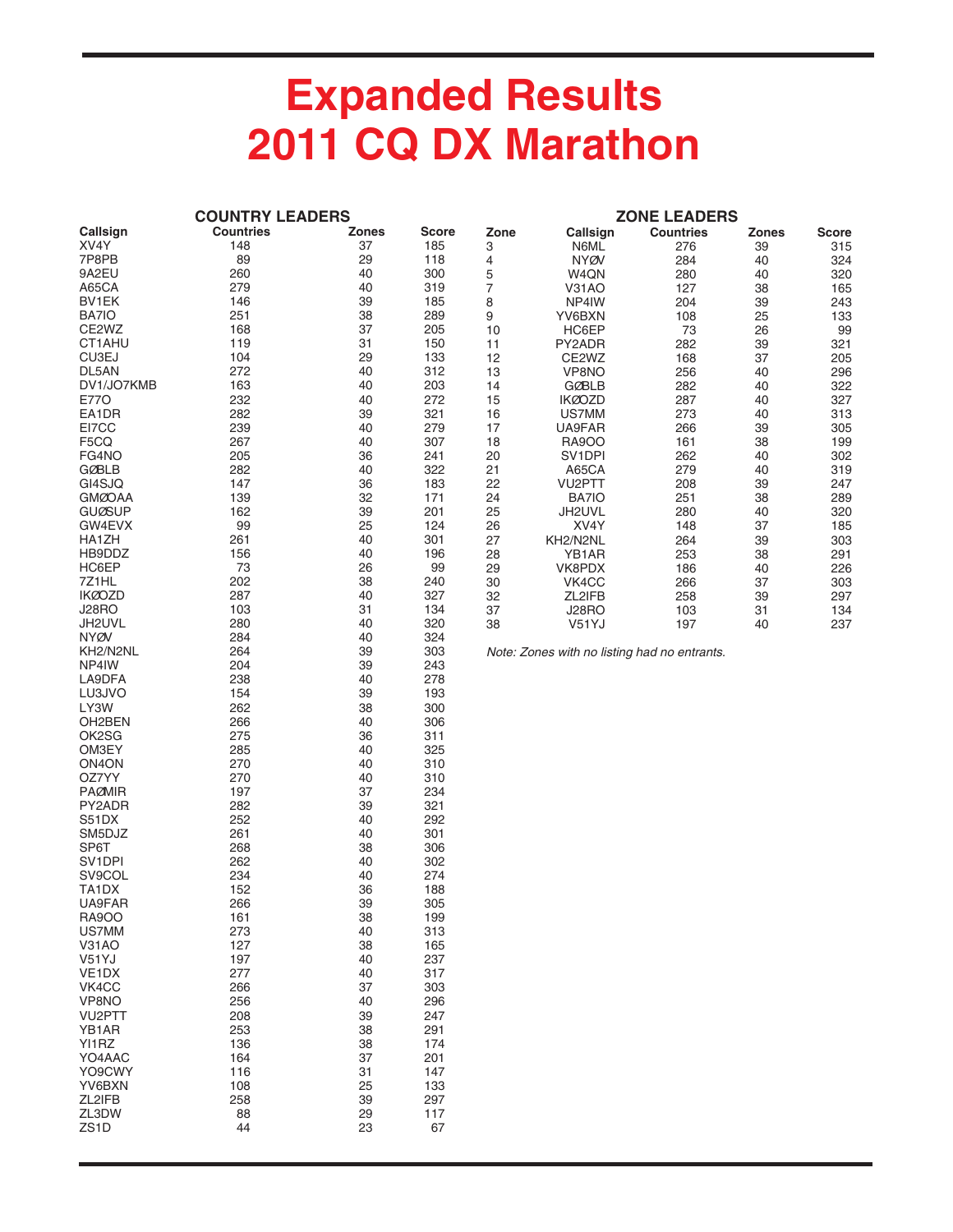## **DETAILED MODE SCORES**

|                   | <b>CW</b>                       |          |              | NE <sub>2</sub> C       | 91                     | 26       | 117          | PG <sub>1</sub> R   | 129                       | 28           | 157          |
|-------------------|---------------------------------|----------|--------------|-------------------------|------------------------|----------|--------------|---------------------|---------------------------|--------------|--------------|
|                   | <b>Callsign Countries Zones</b> |          | <b>Score</b> | PY1CMT                  | 81                     | 24       | 105          | CT1AHU              | 119                       | 31           | 150          |
| W <sub>1</sub> JR | 266                             | 40       | 306          | PY5BLG                  | 28                     | 23       | 51           | K4WSW               | 118                       | 28           | 146          |
| W1RM              | 264                             | 40       | 304          |                         |                        |          |              | W7KAM               | 111                       | 29           | 140          |
| W4VQ              | 263                             | 40       | 303          |                         | <b>PHONE</b>           |          |              | CA3OEV              | 108                       | 28           | 136          |
| <b>OH6MW</b>      | 257                             | 40       | 297          | Callsign                | <b>Countries Zones</b> |          | <b>Score</b> | VE3FCT              | 90                        | 25           | 115          |
| F <sub>5</sub> IN | 258                             | 38       | 296          | PP <sub>5EG</sub>       | 271                    | 40       | 311          | <b>CE3TKV</b>       | 93                        | 16           | 109          |
| K <sub>2</sub> UF | 255                             | 39       | 294          | K3BZ                    | 260                    | 40       | 300          | K <sub>2</sub> KJ   | 81                        | 25           | 106          |
| F5VHY             | 248                             | 40       | 288          | <b>MØTTB</b>            | 261                    | 39       | 300          | PU1MKZ              | 79                        | 26           | 105          |
| PY4HO             | 247                             | 40       | 287          | W8BBQ                   | 255                    | 40       | 295          | DU7/KDØJJO          | 67                        | 31           | 98           |
| <b>W9KNI</b>      | 246                             | 40       | 286          | N3CDA                   | 248                    | 40       | 288          | PU2KXM              | 62                        | 27           | 89           |
| K3LB              | 241                             | 39       | 280          | PY1SX                   | 236                    | 40       | 276          | CE3NQV              | 60                        | 26           | 86           |
| <b>E770</b>       | 232                             | 40       | 272          | PT7ZT                   | 233                    | 40       | 273          | PP <sub>5</sub> RZ  | 53                        | 22           | 75           |
| K3STX             | 223                             | 40       | 263          | W9HBH                   | 229                    | 38       | 267          | DK8JB               | 58                        | 14           | 72           |
| IZ3DBA            | 217                             | 39       | 256          | PY6HD                   | 227                    | 38       | 265          | W <sub>2UIS</sub>   | 49                        | 13           | 62           |
| W7YS              | 203                             | 40       | 243          | WB9IWN                  | 224                    | 38       | 262          | VE2PIJ              | 3                         | 3            | $\,6\,$      |
| AE5X              | 204                             | 37       | 241          | SV8PKI                  | 220                    | 40       | 260          |                     |                           |              |              |
|                   |                                 |          |              |                         |                        |          |              |                     |                           |              |              |
| 9A1AA             | 196                             | 39       | 235          | SV8PKJ                  | 216                    | 39       | 255          |                     | <b>DIGITAL</b>            |              |              |
| PY4XX             | 194                             | 38       | 232          | PU2LEP                  | 213                    | 39       | 252          |                     | <b>Callsign Countries</b> | <b>Zones</b> | <b>Score</b> |
| I7PXV             | 192                             | 37       | 229          | N3TD                    | 207                    | 40       | 247          | <b>IK5FKF</b>       | 226                       | 40           | 266          |
| AA4FU             | 188                             | 37       | 225          | W4MJW                   | 202                    | 37       | 239          | IK5PWQ              | 213                       | 39           | 252          |
| G3LHJ             | 184                             | 39       | 223          | KB8KE                   | 191                    | 38       | 229          | <b>K7CMR</b>        | 190                       | 40           | 230          |
| N7WO              | 178                             | 40       | 218          | PY2SE                   | 189                    | 38       | 227          | G3LZQ               | 188                       | 40           | 228          |
| DV1/JO7KMB 163    |                                 | 40       | 203          | EA5ON                   | 178                    | 39       | 217          | R6YY                | 181                       | 39           | 220          |
| OZ4CG             | 162                             | 39       | 201          | KD4QMY                  | 182                    | 35       | 217          | <b>GUØSUP</b>       | 162                       | 39           | 201          |
| LU3JVO            | 154                             | 39       | 193          | PY1ON                   | 173                    | 38       | 211          | <b>RA9OO</b>        | 161                       | 38           | 199          |
| <b>PR7HR</b>      | 139                             | 36       | 175          | AE9DX                   | 151                    | 35       | 186          | DB3KE               | 153                       | 38           | 191          |
| <b>GMØOAA</b>     | 139                             | 32       | 171          | WA7PVE                  | 148                    | 36       | 184          | SV <sub>2</sub> FLQ | 148                       | 34           | 182          |
| <b>V31AO</b>      | 127                             | 38       | 165          | VK4GH                   | 150                    | 31       | 181          | <b>NN6NN</b>        | 103                       | 35           | 138          |
| N4NQ              | 134                             | 29       | 163          | <b>KØARY</b>            | 140                    | 36       | 176          | BD1MWH              | 96                        | 30           | 126          |
| <b>J28RO</b>      | 103                             | 31       | 134          | AA7DK                   | 142                    | 32       | 174          | JA3EOP              | 89                        | 37           | 126          |
| NJ3I              | 108                             | 26       | 134          | PU2RSD                  | 140                    | 34       | 174          | VE4KZ               | 64                        | 23           | 87           |
| PY4FQ<br>PY5AKW   | 109<br>101                      | 25<br>32 | 134<br>133   | CE3EEA<br><b>WBØLJK</b> | 137<br>130             | 36<br>31 | 173<br>161   |                     |                           |              |              |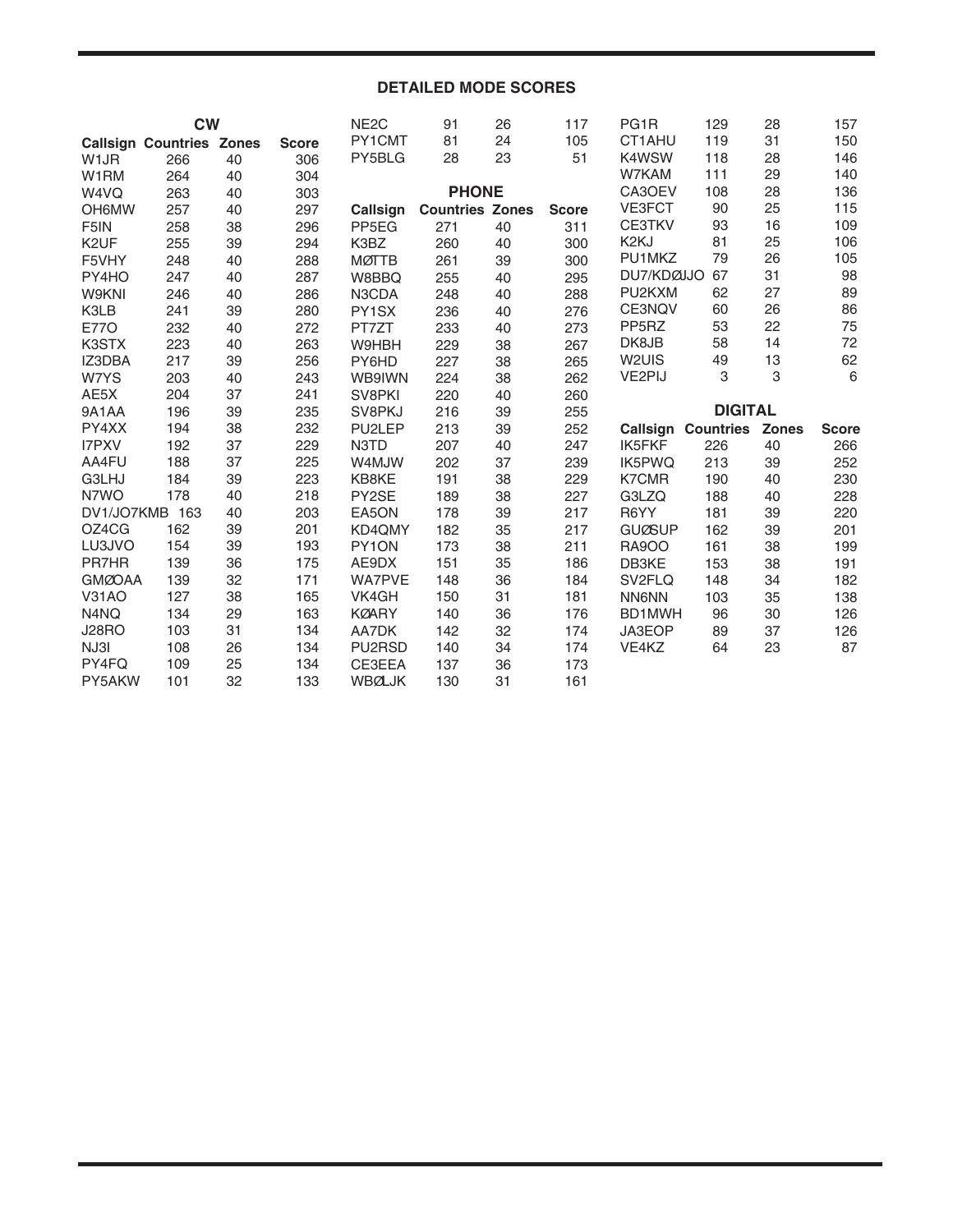..**M0TTB. T**hanks to significantly improved conditions on the higher bands and a new antenna I was able to top last years score . . . **DL4CW.**  Thanks for sponsoring this great contest! Quite a challenge with my attic antenna . . . **KFØIQ.** First time entered, but will be incentive to contact all those DX countries that I have contacted before . . . ..**VK4GH.** This added a great deal of fun to 2011. I tracked every dx-pedition and made sure to get in their log . . . .**K9CT.** Better conditions for a mobile this year. Still like DX the old way, tune and listen. I want to thank you for your extra effort with my entry last year. Wish you had a separate mobile category

.KD5JWC. DX Marathon - another activity to keep a retired mind busy . . . **N4DW.** Congratulations on a fantastic concept . . . **VE3KKB.** I actually upgraded due to the DX to be found in the Extra portion of the bands and this contest . . . ..**N3TD.** This was my first year back on the air after being off for 22 years, so I'm still learning about the whole new world that is ham radio. The Marathon didn't exist in those days, but next year I'll know how things work . . . **AF7S.** Thank you for another enjoyable contest. Thanks must also go to Dave AA6YQ, for his DXLab Suite which helped to track in real time the up to date score in the contest. Also to the many hams who persevered with my weak signal, & let me into their shacks, if only for a minute or two, to make a contact. I hope to be able to submit a score next year also, so see you then . . . .**G4MUL.** This is the first time I entered the Marathon and it has inspired me to work more

DX . . . DU1GM. Thanks for running such a great award program . . . **NW3H.** Great fun seeing the success line increase as the Sunspots increased. Had my best year in the four years I have participated in the Marathon. Great idea!! Same gear same antenna. I'm 88 years old and still have the spark . . . **K6TTT.** I surprised myself on the score. But I also missed a few "easy" ones because of dumb luck, not being here to operate, etc. But overall, I expect scores will be relatively high this year ... lots of good activity on the bands, and of course the sun god was helping all of us a LOT!! . . . **K8CQ.** I achieved my goal of 200 countries and 40 zones. This year I'll be working RTTY along with SSB so I'm upping my goal to 275 Countries . . . .**W4MJW.** This was a lot of fun. All the antennas have been repaired after many years of disrepair. Bought first new rig in 30 years - FTDX5000, which replaced my trusty TR7. Old sol blessed us with great propagation. All contacts made with SSB. 2012 should be even better. Thanks for a great activity . . . .**WB9IWN.** I'm sending my log for a single band 160m. In 2011 I worked 155 countries and 37 zones on 160m. I would like to motivate more participants from the Top Band to join the Marathon . . . ..**N4IS.** I'm pleased to enclose my score sheet for DX Marathon 2011. Again, I used just an indoor attic antenna supplied with 100 watts . . . ...**KE4PT. T**his is my first entry for the DX Marathon so I hope I have entered/submitted all correctly! It was lots of fun and it helped (along with W9KNI's books!) to turn me from "hunted" into "hunter" hihi!......**VK4EI/VK4SWE.** It was fun. It will be interesting to see how I do . **VP8NO.** Nice to work stations for the Marathon in 2011. Will also participate again in 2012 . . . ..**HB9DDZ.** All QSOs are worked while mobile operation. I'm enjoying the contest through the year . . . .**JA7OXR/m.** Thanks for continuing to make this wonderful activity available for the amateur community . . . .**N8BR.** I am really trying to spread the word about the Marathon. A GREAT idea. It really keeps Dxing fun when I have over 300 confirmed. Last year I really struggled (and never succeeded) working 3A2 for the Marathon, that was a lot of fun (like hunting for the elusive big one) . . . ..**K3STX.** Once again I had fun chasing them but missed some DXpeditions due to out-of-town travel for business/family commitments - such is life! And I missed a few just because propagation wasn't with me and/or the pile-ups would allow my QRP signal to sneak through! All QSOs were worked using 5 watts out (or less) using a tribander at 48 feet and a dipole at 45 feet supported by the same tower (and some convenient trees). It was certainly great to have such good conditions in October and November. If the fall of 2011 was any indication, 2012 should be great (and reminiscent of the "good ol' days")! Thanks again for this very cool event/award. It keeps me active on a weekly basis (when possible) and keeps me from getting complacent . . . .**NDØC.** It´s a great pleasure for me to send you my log. I had been QRT for one and a half years after a big thunderstorm destroyed my tower and antennas. Now I have moved to a new QTH and I was able to put my tower and antennas back again in last April. Before that date was using a dipole antenna for 15 meters + tuner with only 100W. Great challenge for me to be back again on the air. Sorry my very low score... but in 2012 I will try to do my best . **PY2EL/VA3PWC.** Missed several countries early in 2011 due to some health issues, but I hope that's over and 2012 will present the opportunity to work 'em all . . . .**W4VQ.** Nice Contest . . . **CA3OEV. I** only started

mid year 2011 when I found the feature built into DXLAB so will make a big effort in 2012 . . . **VK3FZ.** I was delighted to make this Marathon until the very last, enjoying increasing propagation this year. I just wish all stations could log "/QRP" suffixes when explicitly passed on the air. But that was fun to work all zones and almost 200 DX with such a low power. I'm sure that 40 zones and >+ 200 DX are achievable next time, HI . . . .**F8AFC. I**t was a lot of fun with 10 plus new all-time countries for me . . . ..**WP3GW.** I installed 8 half wave dipoles in attic. Figured I would be lucky to get out and do a few countries. Now I know at 100 watts these antennas do a good job. The Marathon has done wonders for my operating. Instead of an occasional contact, I am busy all the time . . . **N4RI**. My suggestion is to allow all the entrants to participate in 3 classes simultaneously. It is easy for entrant to fill out the application in Unlimited (or Formula) Class choosing QSO's from the log with preferences of one Mode and one Band at the same time. So, if you have appropriate program you could check all three Classes from one entry (one file). In my opinion in that way the motivation for participants would be much higher at the finish of such a long race . . . **UX1UA/UV5U.** Thanks for the event. It was fun . . . .**N4NQ.** What a difference in propagation from the beginning of the year to the end! Early on in the year it was tough when SA was working VP8DMH on his one day stay to VP8/KGI and we could not hear him in the northern latitudes! I missed the couple of Kosovo stations that were on briefly during the year. [Editor Note: There was no Kosovo activity in 2011] My highlight of the year was when FT5XA showed up for one day from Kerguelen and I worked him on the long path! Woo Hoo! I think my scoresheet shows that even a W0 in the "RF Black Hole" of Minnesota can put up a decent score in the CQ Marathon . . . **NYØV.** I focused on 15m this year, with the hopes of earning DXCC on 15m. It was neat to see the band open up and

be able to meet my goal. Perhaps good enough to earn another single

band top honors! Had a Great Time! . . . **W9KVR.** 2011 was my best year since 2000 . . . . **W6HYK.** This time I am submitting only my 6m score . . . ..**9A5CW.** It's been a good time and a lot of DXCC entities activated during 2011 . . . ...**A65CA.** First licensed in December 2010; first contacts on HF were in April. Submitting as Unlimited as my antennas are a couple of feet too long, and might be just over the 60' altitude limit . . . ..**AB1OD.** It was a very good year!......**AD1C.** I congratulate the organizers - new categories will certainly increase the number of participants. My motto is CW forever . . . .**E77O.** My first DX Marathon and an interesting experience. I had hoped to work 200 countries, as I had done in my first year mobiling in 2001, but between conditions still not being quite as good as then, and a bit more restricted operating time, it was not to be. But still, I was quite happy with the result. If I had worked some of the big contests from my own station I'm sure the total would have been better, having worked a number of countries not on my final list and the elusive zone 2 from there. One thing that really surprised me was the amount of DX I was able to work on 40m, very positive experience. Thanks to CQ for organizing this fun event!......**EA5ON.** First time – great fun, but missed 5 countries on the last day and forgot to QSO the extra EU countries!......**G3KMQ.** Had great fun with my 5 watts. Conditions have been very good to fair – great to have 10/12M open this time . . . **G3LHJ.** Had intended doing an All Band/All Mode entry but lost too much time during September so decided to put in a half decent RTTY score . . . ..**G3LZQ.** Very pleased to get a certificate for my efforts last year, and enjoyed the challenge from my small antennas & limited space . . . .**G4PTJ.** This is a new contest for me. I only discovered the web site on the 1st of January 2012. I think this is a very good idea. I look forward to hearing the results

.. GI4SJQ. I'm just using an old Ten Tec Argosy with 20W on 10, 15 & 20, 30W on 30 & 40 and 40W on 80. I am constantly amazed what can be done with such a simple set-up from a built-up urban location . . .

...**GMØOAA.** I'm sorry so much that I didn't know about the Marathon on 1st of January 2011. I missed several entities when I heard them because I had QSO/QSLs from them from the previous years . . . .**HAØHW.** My best result ever, but will do better in 2012. Thanks for the great fun . . . **IK2DJV. I** participated in the category "DIGITAL ONLY". The best propagation conditions have allowed me to greatly increase the number of DXCC entities connected: 186 in 2009, 193 in 2010, 226 this year 2011. With this marathon I spent a whole year in competition . . . **IK5FKF.** This year I want try only digital mode and zone 2 is very rare . . . .**IK5PWQ**. My best result in 5 years, thanks to the increased sun activity. Score could be even better: I missed a couple of countries just by a few minutes . **IWØHOU.** Thanks to all, I enjoyed the QSOs throughout the year as the conditions were very good in 2011 . . . **JA3EOP.** All QSOs were worked while operating mobile. I'm enjoying the contest throughout the year . . . . **JA7OXR.** Lots of fun throughout the year . . . **KØFX.** Great fun! This was my first Marathon and it sure beats spending the year waiting for an all